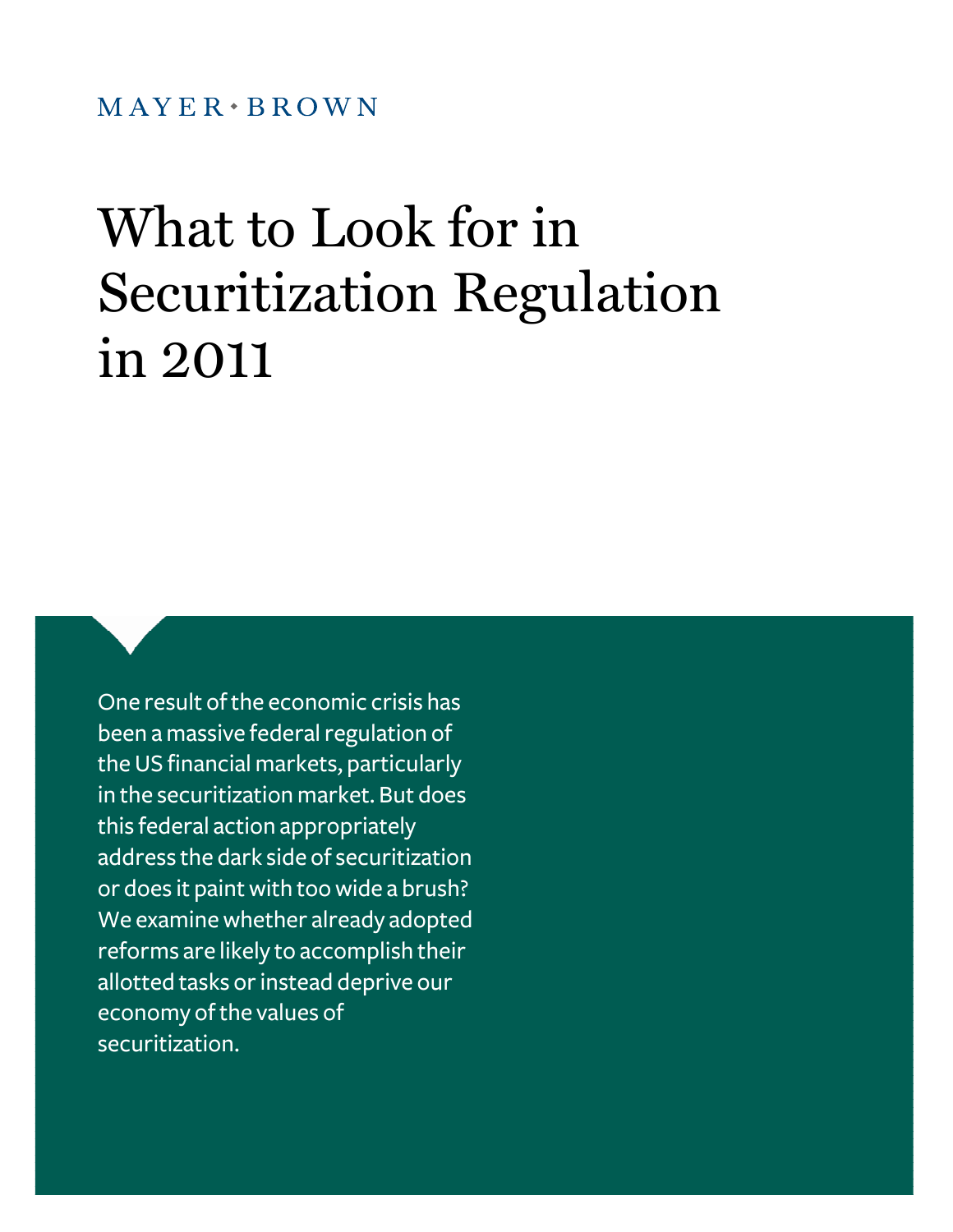# What to Look for in Securitization Regulation in 2011

By Jason Kravitt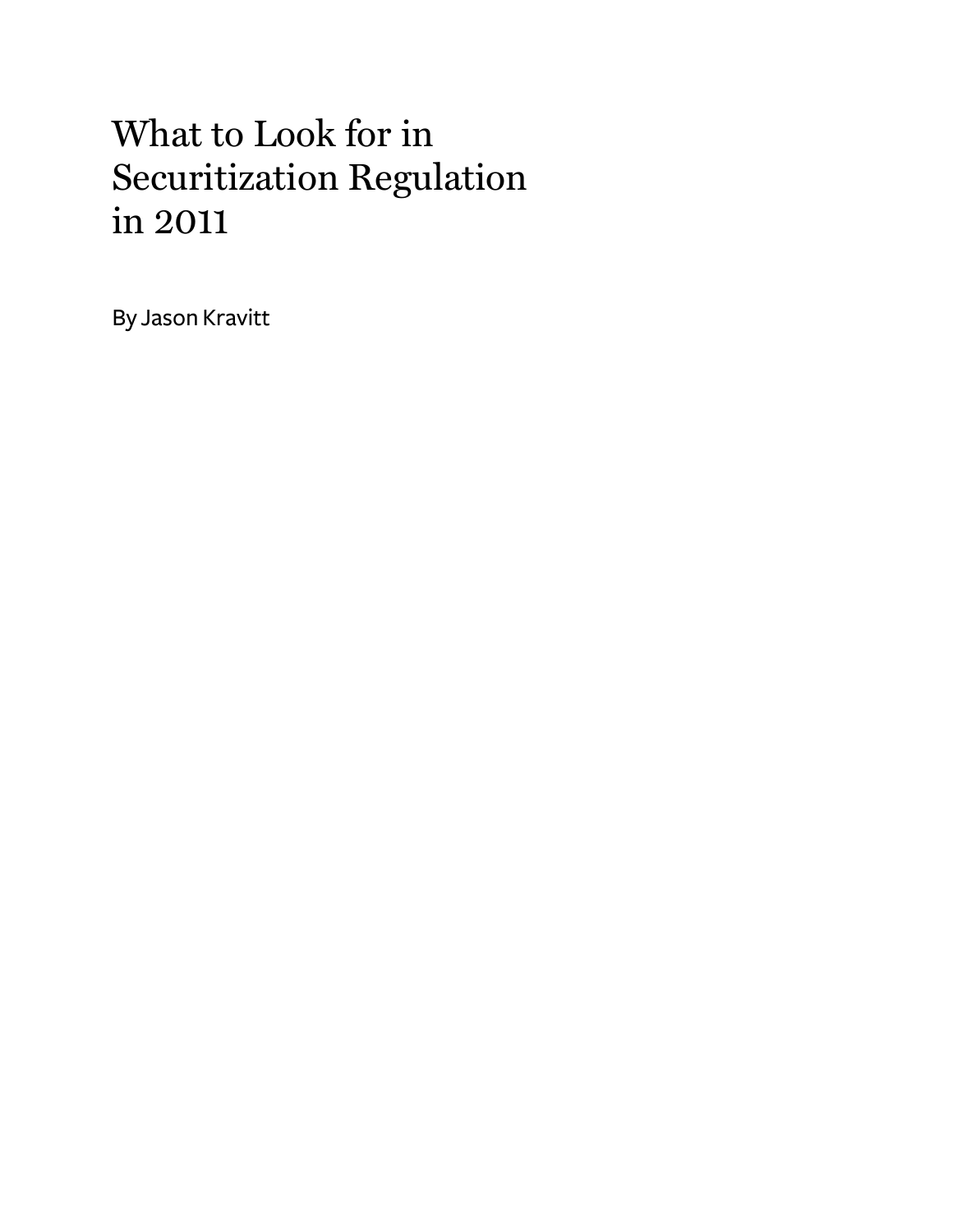## Table of Contents

| Accounting and Risk-Based Capital<br>$\overline{2}$<br>The FDIC's Safe Harbor<br>3<br>Proposed Amendments to the SEC's Regulation AB<br>3<br>Dodd-Frank Act<br>4<br>Risk Retention<br>4<br>Orderly Liquidation Authority<br>5<br>Repurchases and Due Diligence Report Releases<br>5<br>Conflicts of Interest<br>6<br>The Volcker Rule<br>6<br>The Collins Amendment<br>6<br>Rating Agency Reform<br>7<br>The World of Mortgages<br>7 | Introduction: Securitization, its Value and Risks | 1 |
|--------------------------------------------------------------------------------------------------------------------------------------------------------------------------------------------------------------------------------------------------------------------------------------------------------------------------------------------------------------------------------------------------------------------------------------|---------------------------------------------------|---|
|                                                                                                                                                                                                                                                                                                                                                                                                                                      |                                                   |   |
|                                                                                                                                                                                                                                                                                                                                                                                                                                      |                                                   |   |
|                                                                                                                                                                                                                                                                                                                                                                                                                                      |                                                   |   |
|                                                                                                                                                                                                                                                                                                                                                                                                                                      |                                                   |   |
|                                                                                                                                                                                                                                                                                                                                                                                                                                      |                                                   |   |
|                                                                                                                                                                                                                                                                                                                                                                                                                                      |                                                   |   |
|                                                                                                                                                                                                                                                                                                                                                                                                                                      |                                                   |   |
|                                                                                                                                                                                                                                                                                                                                                                                                                                      |                                                   |   |
|                                                                                                                                                                                                                                                                                                                                                                                                                                      |                                                   |   |
|                                                                                                                                                                                                                                                                                                                                                                                                                                      |                                                   |   |
|                                                                                                                                                                                                                                                                                                                                                                                                                                      |                                                   |   |
|                                                                                                                                                                                                                                                                                                                                                                                                                                      |                                                   |   |
| 8                                                                                                                                                                                                                                                                                                                                                                                                                                    | Conclusion                                        |   |

IRS CIRCULAR 230 NOTICE. Any advice expressed below as to tax matters was neither written nor intended by Mayer Brown LLP to be used and cannot be used by any taxpayer for the purpose of avoiding tax penalties that may be imposed under US tax law.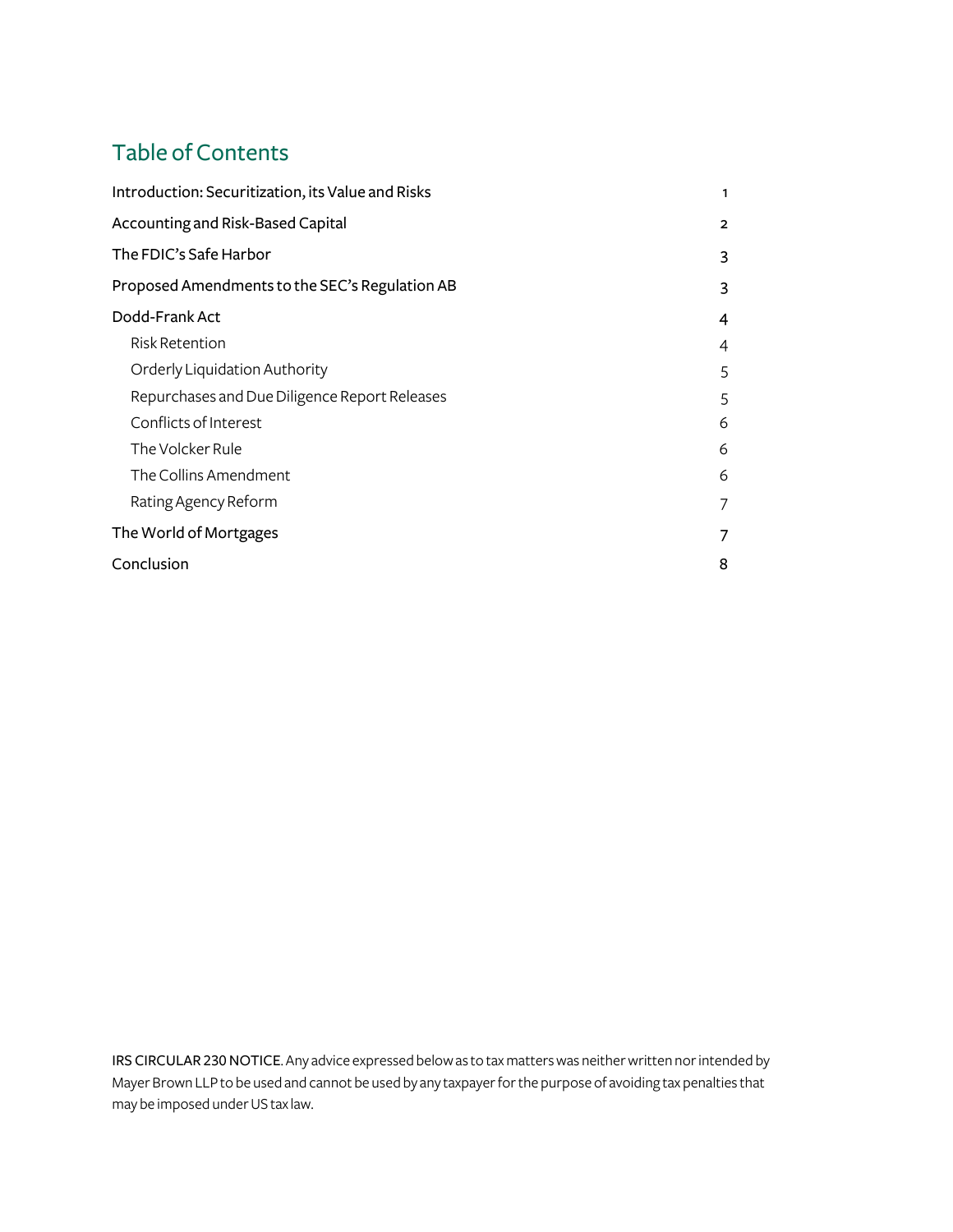#### Introduction: Securitization, its Value and Risks

Niall Ferguson, in his latest book, *The Ascent of Money: A Financial History of the World*, wrote that the substantial increase in Western Civilization's standard of living since the Middle Ages has as much to do with the provision of credit within economies as with the constant improvement of scientific technology. That is, the technology of finance has been as important as the technology of science. If he is correct, then securitization is one of the financial technologies that has the most potential to improve the world's standard of living.

Securitization has five principal values. First, it is an efficient form of finance. One may sometimes use securitization to finance certain forms of activity—such as consumption or commerce—in a superior way to other forms. An obvious example of this would be a "B" rated auto manufacturer raising financing for its retail or wholesale receivables at "AAA" rates.

The second principal value is to increase liquidity. This is an important distinction from "merely" efficient finance. Sometimes, an issuer/borrower cannot raise any financing; it may find its access to the market limited or that a rating agency wishes it to demonstrate alternative sources of liquidity in case a time of financial stress ever arises. In such situations, the value of securitization is not necessarily its efficiency, but rather its availability.

The third value is balance sheet management. If an issuer can structure a securitization to be off-balance sheet (OBS), it can usually report superior financial ratios and perhaps even recycle some of its equity capital (which, of course, is its most expensive capital).

The fourth value is capital management. Often, an entity, especially a regulated financial institution, can reduce its required capital if it securitizes the assets financed, rather than borrowing money secured by such assets. Sometimes this is tied to whether a securitization is OBS, but often it is not.

Finally, the fifth value—incremental credit creation—is not merely limited to an issuer or an investor (or hanger-on, such as an underwriter, lawyer or accountant), but is society-wide. If an issuer can, by means of securitization, take the assets financed OBS, or perhaps just reduce its required capital—or both—it may likely create additional financial assets that it would not have been able to create if it were not able to have structured the financing in that fashion. That can be good for society, as using securitization to access the capital markets may allow the total amount of credit in an economy to be larger than it otherwise would have been (because of the finite amount of equity capital available to financial institutions).

But as we now know from sad experience, securitization also has a dark side. If the assets to be securitized have been poorly originated, one can use securitization to spread the risk inherent in such assets over an entire country, banking system or even the worldwide financial system. Excessive correlation and excessive leverage may particularly aid this process. Thus, reforms properly should focus on correcting this "dark side" of securitization. But have they? Will they? In this white paper, we look at the reforms that have been implemented or proposed since the beginning of the credit crisis and determine whether they are likely to accomplish their allotted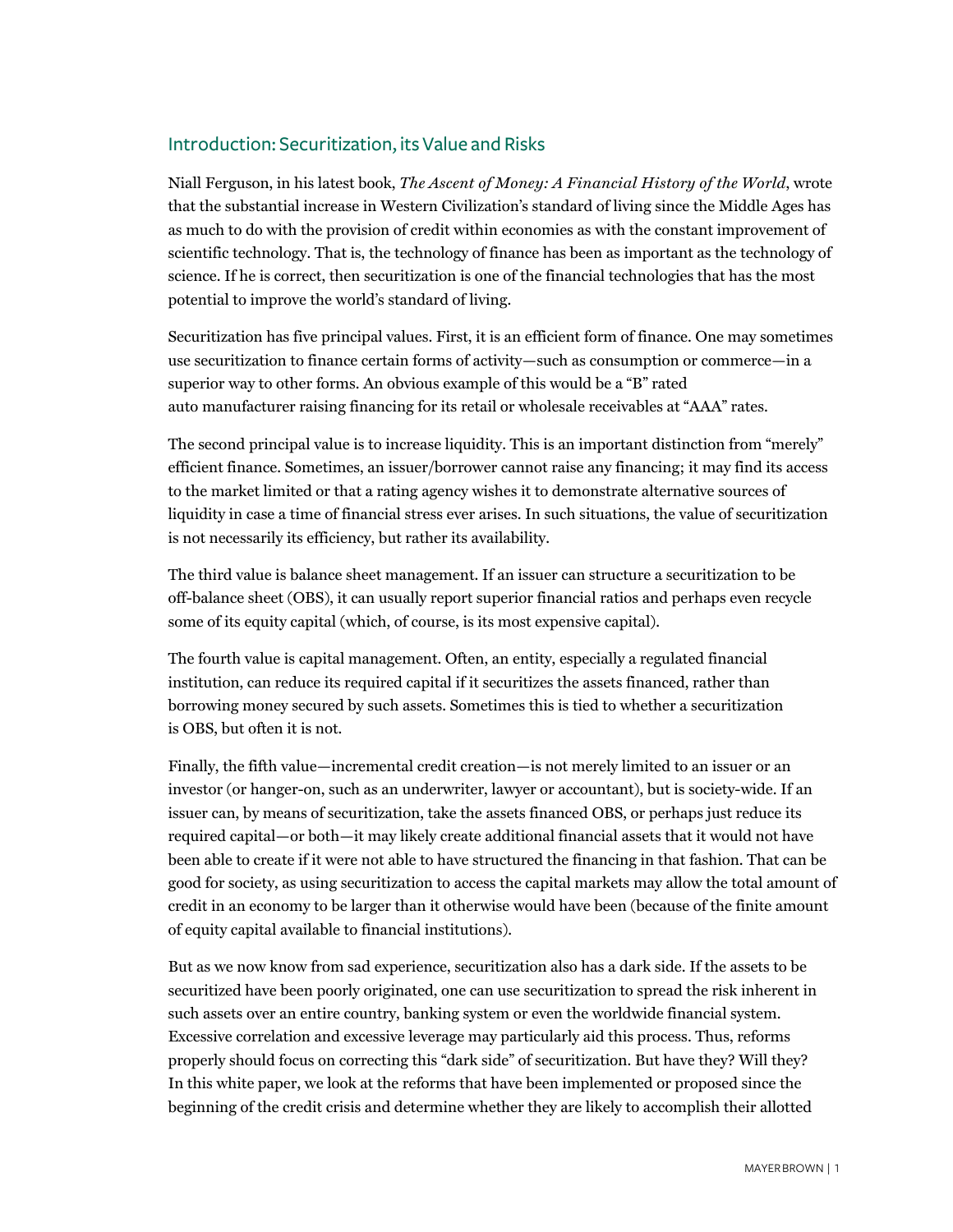task or instead deprive our economy of one or more of the values of securitization. Since many reforms are merely in the proposal stage, we can focus on what will make sense in their ultimate form and substance based on the foregoing conceptual framework.

#### Accounting and Risk-Based Capital

FAS 140 and Fin 46R were rewritten in the form of FAS 166 and 167, respectively. The net effect of this reform was to make it easier to have a "sale" of financial assets, but extremely difficult to have a transfer to a special purpose entity (SPE) that would not be consolidated with the transferor's consolidated group (chiefly through eliminating the concept of a "Qualified Special Purpose Entity" and replacing the variability of loss or gain standard with a control standard).

The new Section 14 of FAS 167 essentially ensures that a transferor must surrender a meaningful amount of control over the assets transferred, as well as a meaningful amount of the profits, and that the new investor/owner of the SPE must put a meaningful amount of money at risk. While "underconsolidated" financials certainly can be misleading, so can "overconsolidated" financials. Consolidation is an unsatisfying accounting concept as it is a cliff—all or nothing. Neither consolidation nor nonconsolidation is nuanced properly. As the Financial Accounting Standards Board (FASB) seems reluctant to reform its new standard, the interesting issue in 2011 will be whether the market starts to produce practical structures that accommodate real transfers involving the sharing of control, economics and risk. If not, then the "good" of incremental credit creation will be severely reduced as, without OBS transfers, it is hard for a transferor to recycle its capital.

The difficulty of recycling capital has increased since the Federal Financial Institution Examination Council (FFIEC), in late 2009, tied risk-based capital (RBC) reduction for regulated banks to the accounting outcome of a transfer of financial assets. Notwithstanding the fact that RBC is supposed to be based on the amount of risk retained or transferred, the new rules permitted no capital reduction in a transfer that actually reduced risk unless the transaction were an accounting sale—although the accounting principles are now based on control, an entirely different concept. This is another development that will likely reduce incremental credit creation.

All, however, is not lost. Section 939A of the Dodd-Frank Wall Street Reform and Consumer Protection Act of 2010 (the Dodd-Frank Act) essentially required federal bank regulators to rewrite their RBC regulations to forbid exclusive reliance on ratings in calculating such RBC. One of the most important items to look for in 2011 will be what new evaluation systems the federal bank regulators adopt to replace ratings. If they adopt practical and competitive systems based on market-available data and standards (that is, competitive with European and Asian standards that are based on *Basel II*), whether or not a transfer is to an OBS SPE, then the severe problems the regulators created for the industry, and especially bank sponsors of asset-backed commercial paper multi-seller conduits (ABCP Conduits), will be dramatically reduced and the effect of the roadblocks to incremental credit creation that FASB erected in FAS 167 may be materially moderated.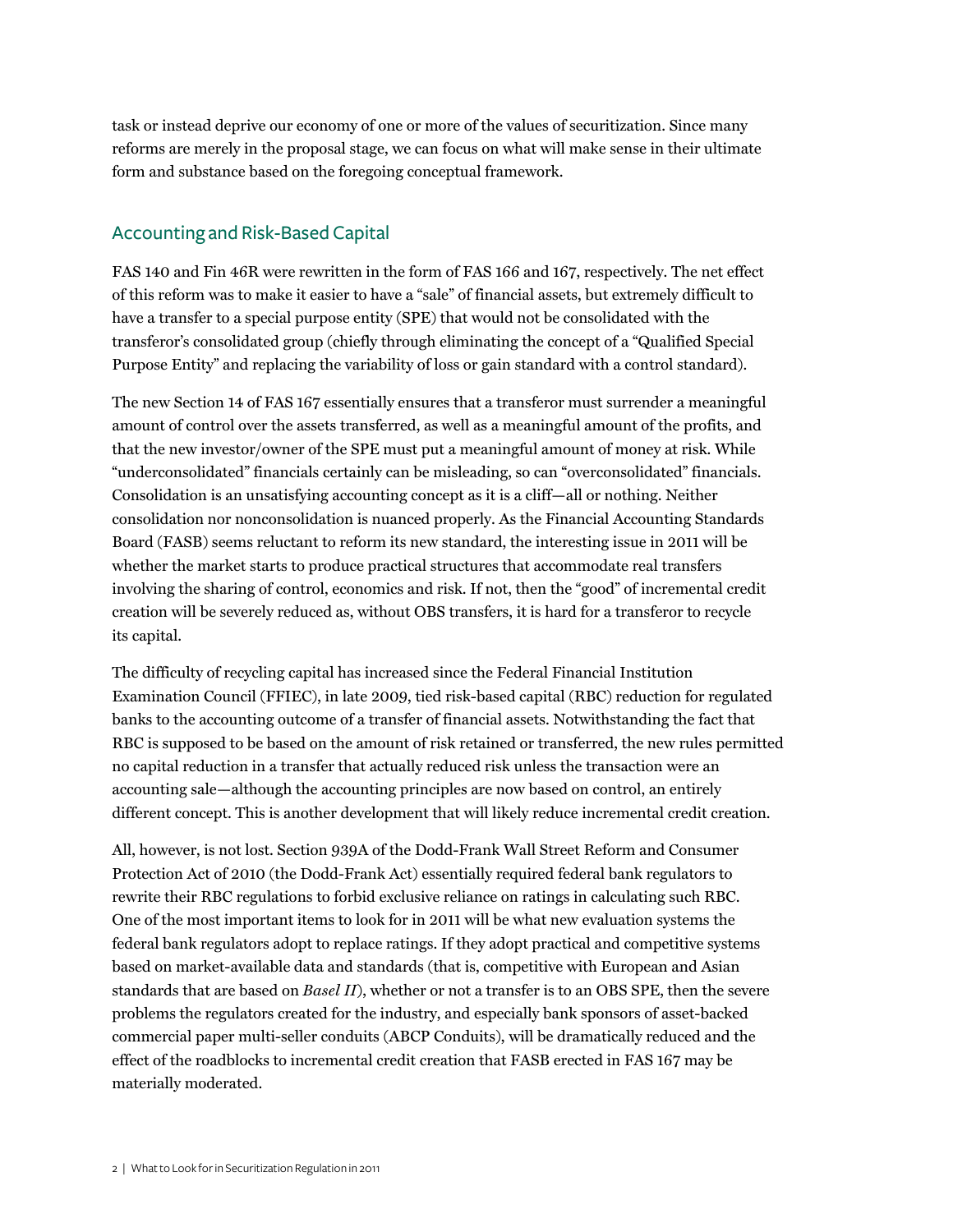#### The FDIC's Safe Harbor

When FAS 140 was adopted, the FASB subsequently threatened to find that many transfers from banks to SPEs (such as master trusts) could not be accounting sales, as many of such transfers relied on policies of the Federal Deposit Insurance Corporation (FDIC) with regard to secured financings for bank transfers, and did not adequately isolate the investment in such trusts from the bankruptcy risks of the parent banks. In an enlightened response, in 2000, the FDIC created a safe harbor that essentially provided that so long as the transfer otherwise complied with FAS 140 (meaning it complied with terms other than bankruptcy remoteness), the transfer would be respected as bankruptcy remote. However, the amendment of FAS 167 destroyed this practical compromise, thus requiring an amendment to the safe harbor to maintain its usefulness.

Rather than a narrow, technical amendment to 12 C.F.R. 360.6 (the Safe Harbor), the FDIC made the policy judgment that it would use the Safe Harbor as a means of attempting to reform the securitization market *per se*. Accordingly, for a bank to comply, it must meet a large number of conditions that are tied to market reforms, including disclosure and risk retention. The FDIC, however, grandfathered a large class of existing transactions, including existing master trusts' future issuances (so long as the transaction continued to be off-balance sheet for FAS 140). The FDIC's reasoning was that, to avoid the bad aspects of securitization, there should be more robust disclosure, that originators or securitizers should retain part of the credit risk of the transaction in order to align their interests better with investors and that transactions in the MBS area should be simpler and more transparent.

In 2011, it will be important to see if banks find the extra burdens imposed on them workable, or if, instead, the FDIC's reforms render securitization too burdensome and expensive to be an effective form of finance. Also, a big question is what type of transaction does not need the protection of the Safe Harbor? What if the transfer is a traditional legal true sale? Most lawyers practicing in the area believe that such a structure (if constructed properly) does not need the protection of the Safe Harbor. It is unclear if ratings agencies will ultimately agree. A safer structure is to combine a legal true sale with an accounting true sale outside the bank's consolidated group (for example, in the first transfer to a parent or a sister affiliate). Will the ratings agencies accept such a structure without requiring compliance with the Safe Harbor?

#### Proposed Amendments to the SEC's Regulation AB

The Securities and Exchange Commission (SEC), similarly to the FDIC, seems to believe that dramatic reform is needed in order for securitization to cure its ills. Accordingly, the SEC has gone beyond proposing disclosure changes and has dipped its toe in the pond of substantive reform as well (e.g., retention). This article is not long enough to discuss all of the SEC's proposed reforms, but the most important issues will be as follows in 2011.

First, will the computer waterfall program that was proposed be adopted? This is an unpopular and potentially burdensome requirement from the issuer and underwriter point of view. Second, to what assets will loan-level data disclosure apply? The market applauds applying it to mortgages,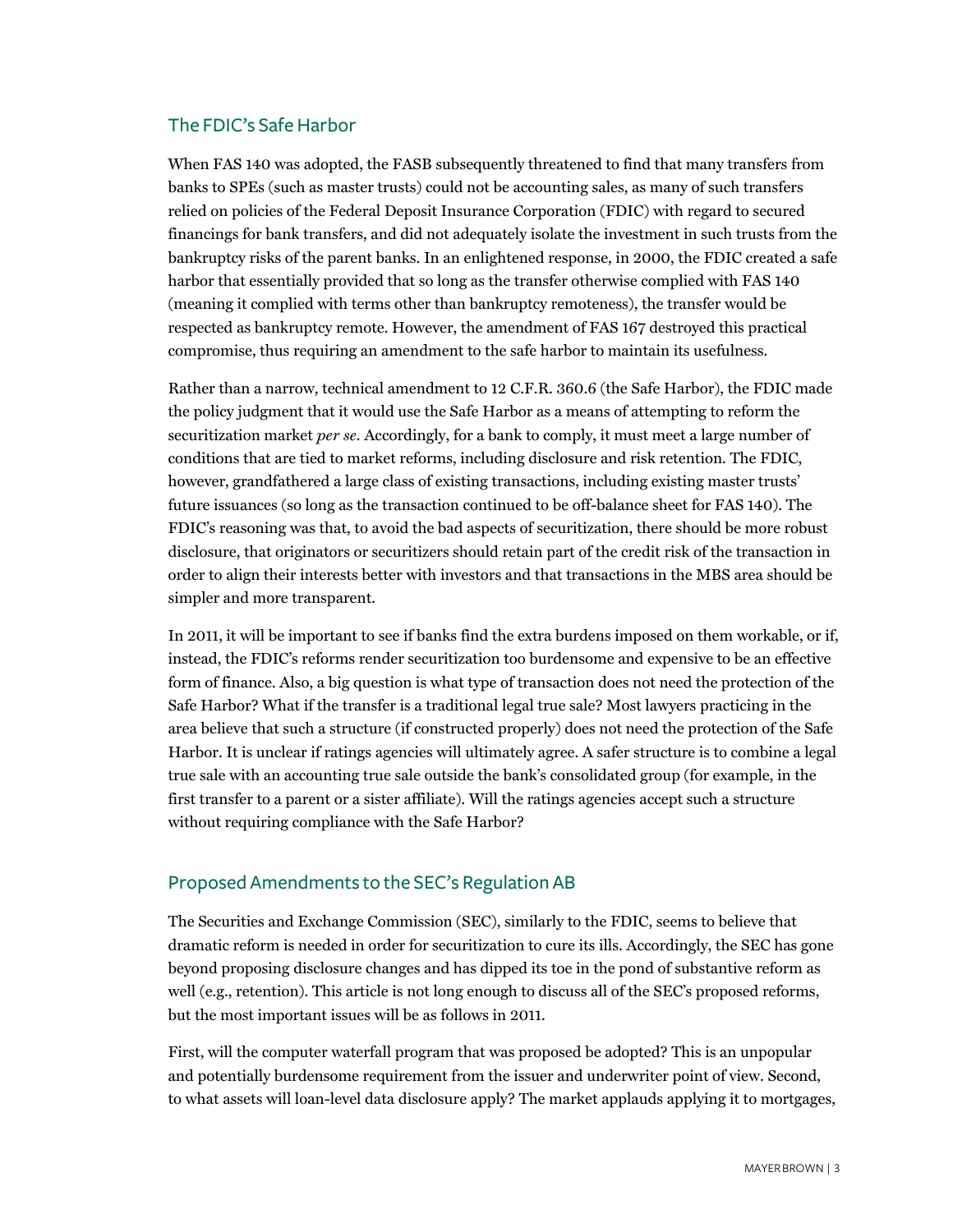but certainly not to credit card receivables. How about something in between, like auto receivables? How this works out will be very important for the practicality of using securitization. For example, one would have to admit that the auto portion of the market is, and has been, its very best working part. Do we need to fix what is not broken?

Perhaps the most important unresolved issue is whether the SEC will, in fact, require public style disclosure for private offerings that rely on regulatory safe harbors (such as Rule 144A) for exemptions from the registration requirements of the Securities Act of 1933. There is perhaps no more fundamental principle in our capital markets than this distinction—that some investors are capable of looking after themselves and that very complicated and expensive disclosure rules do not need to be forced on capital offerings to such investors. If the SEC adopts a final Rule similar to what was proposed, there is no doubt that securitization as a form of finance will become considerably less attractive and practical. (A related question is what disclosure the SEC will require for ABCP Conduits, as analogous disclosure to single offerings of single pools of similar assets makes no sense for such Conduits.)

The last set of important issues will be conditions to shelf registration. The elimination of the investment grade requirement raises a difficult issue for the SEC. Retention (discussed below) will be required for all offerings, so certifications by CEOs and similar requirements are being discussed. The five-day waiting period prior to sale and pricing is also important and we need to find out if that time period will be reduced.

#### Dodd-Frank Act

In the case of the Dodd-Frank Act, there is a bewildering set of required rules and regulations for the industry and the regulators to sort through. The following are some of the more important rules.

#### RISK RETENTION

The philosophy behind risk retention is that an originator or securitizer will be less likely to originate defective financial assets if it must retain a meaningful part of the pool that it securitizes. There is little academic justification for such a proposal, but very large segments of the market believe that proposition to be true—particularly many investors. The form of retention outlined in Section 941 of the Dodd-Frank Act was generally less restrictive than that in the FDIC Safe Harbor, or as proposed by the SEC, but many questions remain. Apparently, as a result of the study released by the Board of Governors of the Federal Reserve System (FRB), there will be different percentages and forms of permitted retention for different kinds of asset classes and executions. That is a good thing, but the devil will be in the details and we need to see if what is actually proposed will be realistic.

The next important unresolved issue will be the definition of a qualified residential mortgage (QRM), as a pool of QRMs will be exempt from the retention requirement altogether. Mortgage originators will likely attempt to fit their originations within this definition when they can because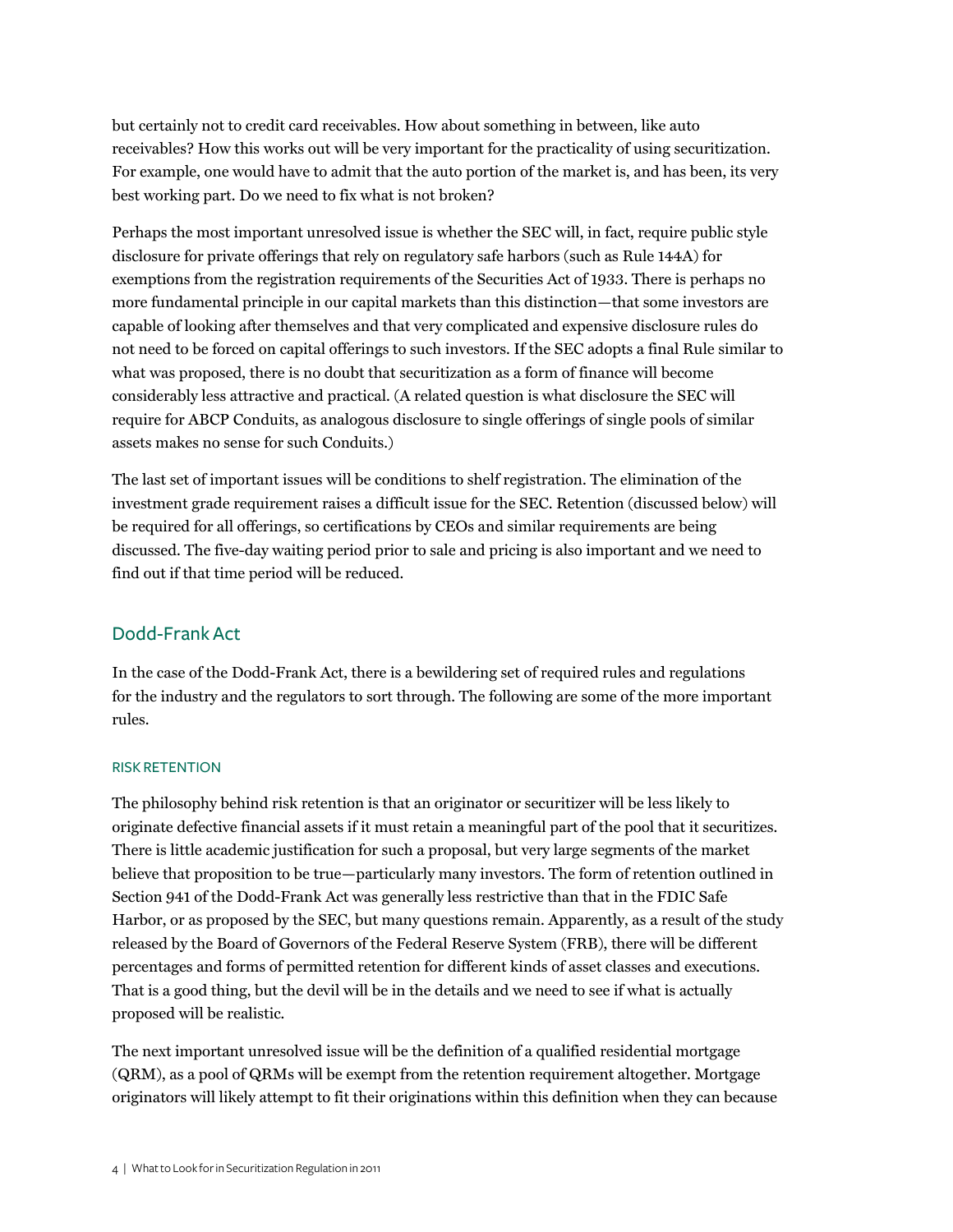of the economic advantage pools of such mortgages will have over pools to which retention requirements apply. Accordingly, the definition will influence the type and amount of mortgage credit available in the entire United States. Similarly, the effect of retained interests on the accounting for mortgage or other kinds of transactions will materially affect the attractiveness of securitization for mortgage and other asset finance. However, the question remains whether the percentages and form of retention will allow such transactions to be structured to be OBS. This will be crucial, as we have seen, for the incremental credit creation value of securitization.

The fact that Congress was passing the Dodd-Frank Act while the new accounting rules punished a securitizer for retaining a part of the pool (and the accounting in turn determined the risk-based capital outcome) demonstrates the frustrations of our industry in a nutshell. To say that the proposed rules need coordination seems to be an understatement. There is no conceptual consistency to the proposed regulatory framework within the United States, let alone the world.

Another retention issue is whether holders of retained interests will be able to finance their interests. The FDIC Safe Harbor does not permit them to do so, but it is unclear why such financing should not be permitted so long as there is recourse to the holder of the retained interest. Finally, the conduit industry needs to find out how retention will be applied to their structures (e.g., does it apply to sponsors at all? If so, does liquidity or credit enhancement satisfy the test?), as it may either be a non-event or severely cripple their ability to structure their transactions. Finally, how will the US requirements relate to the European Union requirements under Article 122a of the Capital Requirements Directive, which are inconsistent with each other in some ways?

#### ORDERLY LIQUIDATION AUTHORITY

The FDIC, under the Dodd-Frank Act, also has the power to liquidate nonbank financial entities that pose systemic risk to the financial stability of the United States. The analysis of this authority is very complicated, and several troublesome issues have already arisen thereunder for securitization. The FDIC has been very constructive in attempting to resolve these issues quickly (though temporarily) and it is expected that this process will continue. However, the larger issues are yet to be worked out with finality. For example, will the FDIC respect the traditional true sale/nonsubstantive consolidation structures that have evolved under the regular bankruptcy code, and will it attempt to impose a safe harbor, similar to the one that it has adopted for banks for such systemically important companies, in order again to try to reform the entire securitization industry? The structure of the Safe Harbor, in essence, is that it treats nonaccounting sales as the equivalent of secured financings with special, streamlined remedies—not really as true sales.

#### REPURCHASES AND DUE DILIGENCE REPORT RELEASES

While the SEC's recently published rules offer nothing that puts securitization at risk, it is certainly possible that the "reasonable assurance" standard for required due diligence, which is a substantive one and not mere disclosure, will serve more to discourage issuance than improve transparency. Another interesting question here is the extent to which the repurchase warranty rules apply again to ABCP Conduits (though by far the better analysis is that they do not).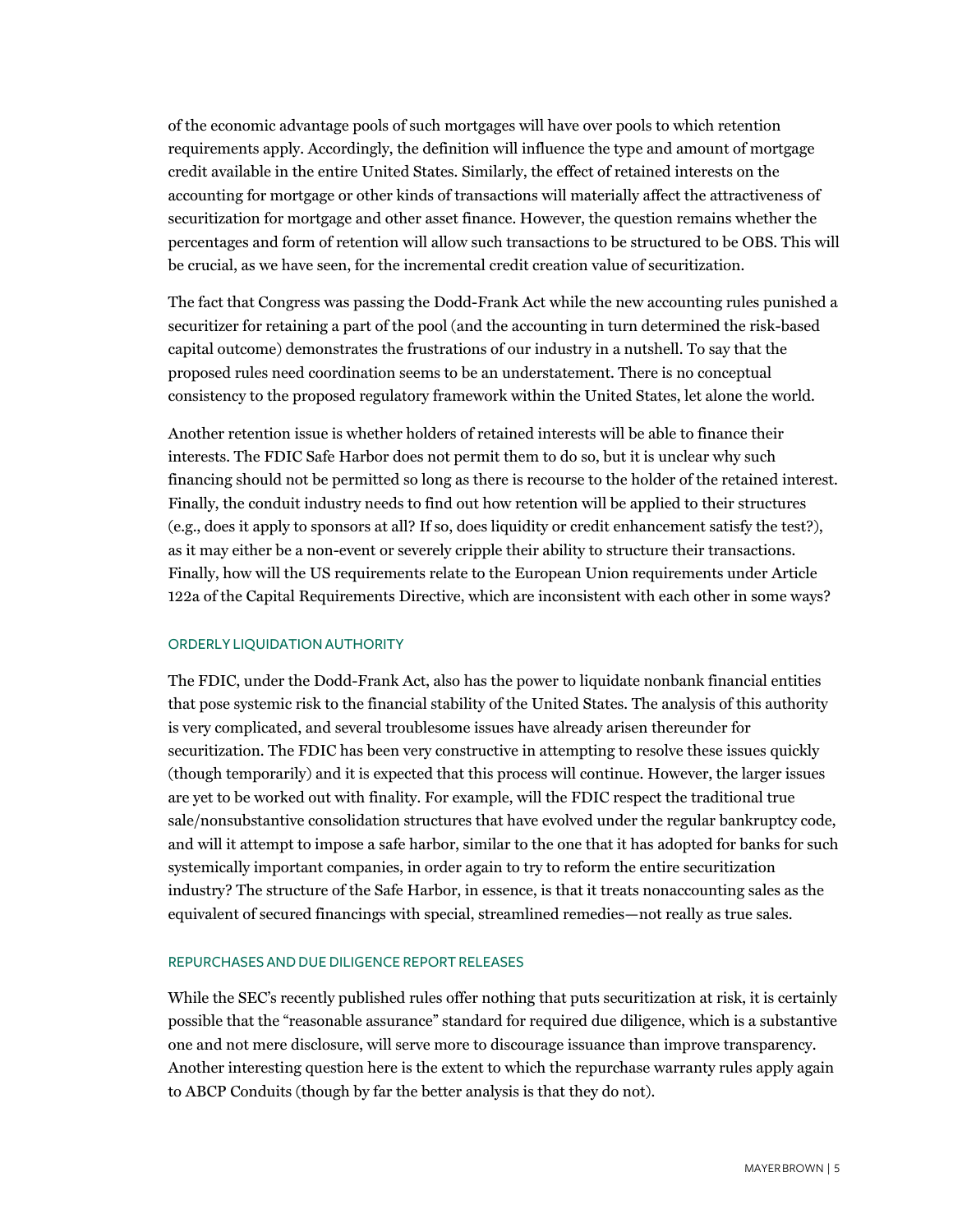#### CONFLICTS OF INTEREST

Section 621 of the Dodd-Frank Act prohibits underwriters, placement agents, initial purchasers and sponsors from engaging in any transaction involving an asset-backed security (ABS) that would result in a "material conflict of interest" for that entity for one year after the initial closing. The legislative history of this provision makes clear that its sponsors were worried about transactions structured such that the above parties benefited from betting on their failure. Otherwise, for example, this could prohibit (i) being a warehouse lender and an underwriter, (ii) retaining a retained interest as an issuer and (iii) servicing and issuing. Therefore, if broadly interpreted, this could dramatically harm the ABS market. If the eventual rules are consistent with its intent, the provision should pose no risk of harm to the market.

#### THE VOLCKER RULE

This rule, Section 619 of the Dodd-Frank Act, was designed to prevent the combination of traditional commercial banking with proprietary trading. What has this to do with securitization? The problem, as so often is the case, is that the Congress, in its rush to legislate, used definitional short cuts that have unintended consequences. In this case, the shorthand definition of hedge or private equity fund was any entity that relies on either Section  $3(c)(1)$  or (7) for an exemption from the definition of "investment company" under the Investment Company Act of 1940. The problem is that many securitization vehicles rely on such exceptions, and the Volcker Rule prohibits banks from sponsoring such vehicles. This is particularly an issue for banks that sponsor our now familiar ABCP Conduits. There is an exception for securitization of "loans"; we will have to see if the SEC chooses to broadly interpret the exception to apply to other financial assets or not.

#### THE COLLINS AMENDMENT

Few in the industry have yet focused on the potential implications of the so-called "Collins Amendment," Section 171 of the Dodd Frank Act. Basically, it provides that new risk-based capital requirements under Basel II (and presumably Basel III) cannot permit regulated banks to maintain less regulatory capital than would have been required under the RBC requirements in effect on July 21, 2010 (which July 21 requirements basically were Basel I rules). What does this mean? Does this render moot any Basel II rules or reforms? What is the effect of Basel III, which for "core banks" (the largest banks) raises RBC requirements far above those of (i) smaller banks and (ii) for the most part, the Basel I rules as well? How will the regulators interpret Section 939A of the Dodd-Frank Act (see "Accounting and Risk-Based Capital" earlier, which discusses the issues arising in connection with removing ratings from the RBC rules) in relation to maintaining minimum RBC tied to rules in effect on July 21, which in fact were tied to ratings? This is a bewildering set of questions without answers as of yet. What is clear is that the Collins Amendment requirements "layered" on top of Basel II and III have the potential to hurt the competitiveness of US banks materially.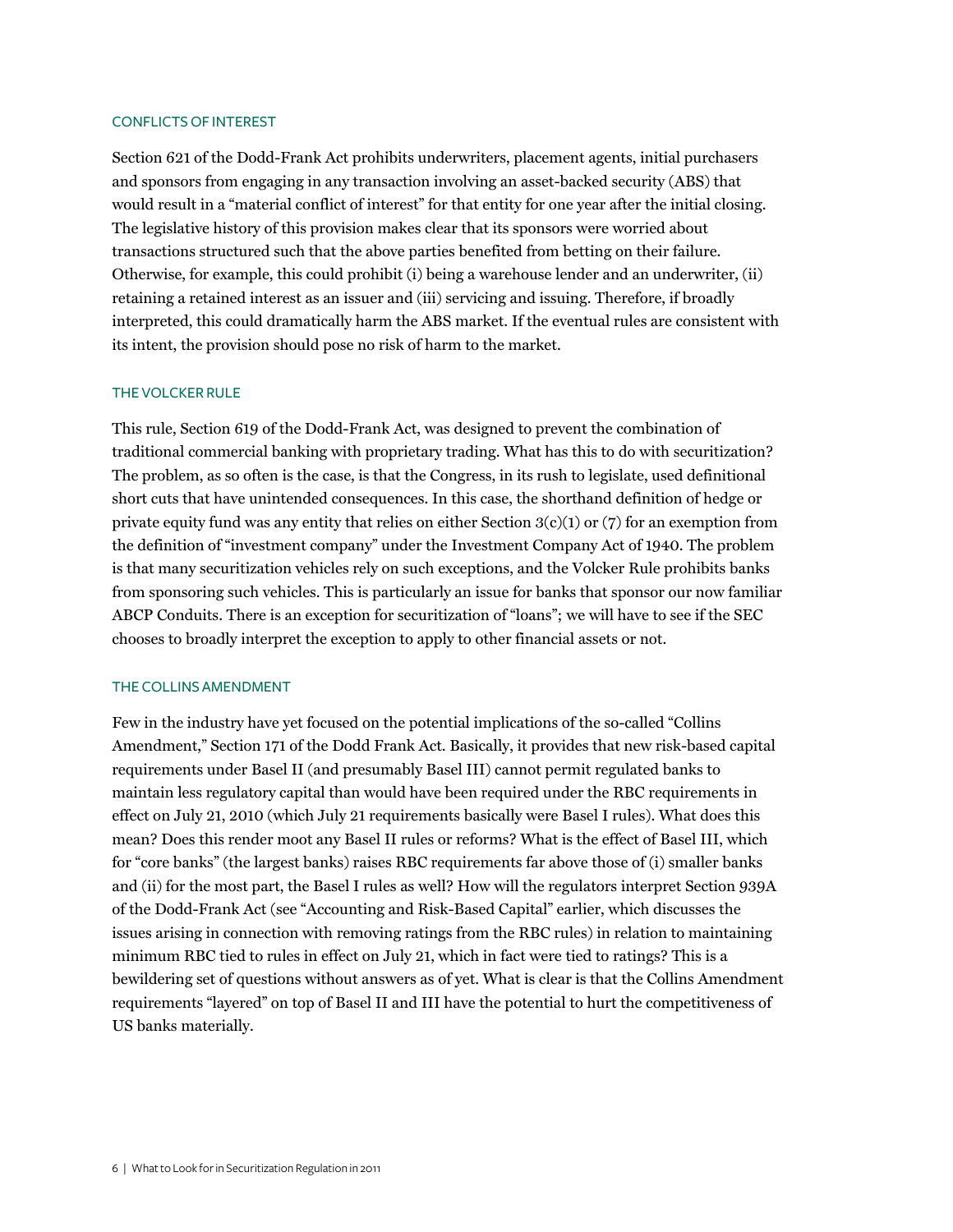#### RATING AGENCY REFORM

This is an extremely broad topic. While most regulators, Congress and the press know that the ratings agencies do not have a good record recently with regard to MBS, they mostly do not realize how well ratings for ABS held up during the recent credit crisis. Clearly, the agencies' methods of operation needs some reform; however, the question is whether they have been reformed to death. The myriad proposals and requirements (see Sections 932, 933, 939A, 939B, 939F, 939G and 943 of the Dodd-Frank Act, for example) are beyond the scope of this article, but there are two important questions to consider for the coming year.

First, in a related matter, as Section 17g-5 has thus far proved ineffective, will the SEC consider amending or doing away with it? Second, please recall that the so-called "Franken Amendment" was not rejected. Rather, it may come to life again if the study provided in the Dodd-Frank Act does not recommend another, superior alternative. Under the Franken Amendment, issuers would lose their ability to choose which ratings agency to use. A public utility-like Board would make the choice instead. So, will this truly unpleasant proposal be resurrected?

#### The World of Mortgages

Mortgages are the most "broken" part of securitization, with only one public or 144A securitization of private label mortgages taking place since the credit crisis began in earnest—and that offering was almost one year ago. What needs to be worked out is not only a new paradigm for disclosure (including loan-level disclosure), but a new, more practical set of mechanisms for enforcement and calculation of damages for breach of representations and warranties. In addition, we need to think about the role, compensation and qualifications for servicers and the role and compensation of trustees. All are profound questions with answers that are not obvious. The American Securitization Forum (ASF) has taken the lead in reforming disclosure and hopefully will also take the lead in crafting new industry mechanisms to meet the above challenges.

While recent problems arising with regard to foreclosures are not trivial, they are challenges of a traditional sort that the industry can overcome. Plain, old-fashioned skilled lawyering will solve those impediments. But creating a new capital markets model is a much more difficult task. As part of the dialogue through which the industry and its regulators must engage, particularly admirable is the attempt by Redwood Trust to get the discussion going on a constructive tack with the November 2010 publication of *Guide to Restoring Private-Sector Residential Mortgage Securitization*.

Finally, perhaps the most important set of issues facing the US securitization market is the fate of the government-sponsored entities (GSEs), Fannie Mae and Freddie Mac. Will they survive? Be broken up? Something else? Will government participation in the primary or secondary mortgage market disappear? Will, perhaps, the government's role be relegated to an insurer of catastrophic risk? It is unlikely that anyone can predict the outcome with assurance (though it seems likely that the GSEs will eventually be liquidated and the government's role reduced to providing some form of insurance after a very long transition period). It is also unlikely that either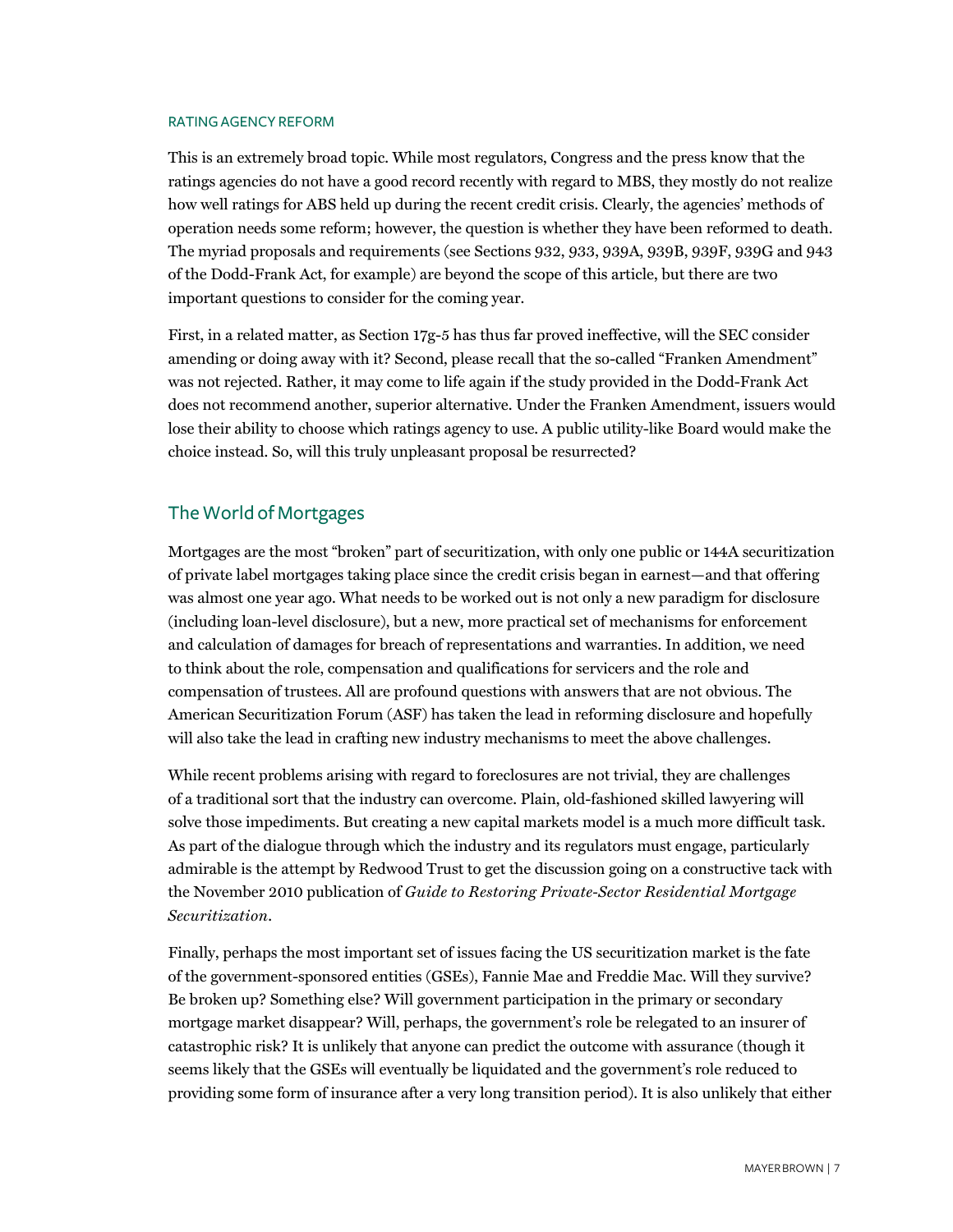Republicans or Democrats will compromise until they see whether the retrenchment that began with the 2010 elections will continue.

This, of course, raises the larger question of whether all or most of the regulators' proposed rules to be published over the next year will be influenced in tone and content by the recent mid-term election. An interesting bellwether might be the proposed SEC Rule to require private, "safe harbor" capital market offerings to have similar disclosure to public offerings.

#### Conclusion

While the accounting and RBC reforms of the past few years have been among the most important reforms adopted, there is little doubt that the ability of securitization to continue as a valuable and practical financing tool hangs in the balance. The above issues are among the most important that will determine the answer to the question of viability. Covered Bonds illustrate this concern.

Many in the industry find Covered Bonds to be a desirable alternative (or addition) to securitization. Without getting into the debate on whether they are good for the overall scheme of the economy or banks in general, it is important to note that, as there is full recourse to the credit of the sponsoring bank in the case of Covered Bonds, they are both on-balance sheet and save no RBC. In other words, they do not create any incremental credit; they are a form of secured financing. However, securitization can be a superior product as it does not involve recourse to the bank and is capable of being OBS and saving RBC, so that the securitizer can create incremental credit for the good of the economy as a whole.

There you have it. Will securitization continue in its potential role as a unique form of finance or will it end up in the United States being an expensive and burdensome form of secured finance? The decisions to be made this year will largely tell.  $\triangleleft$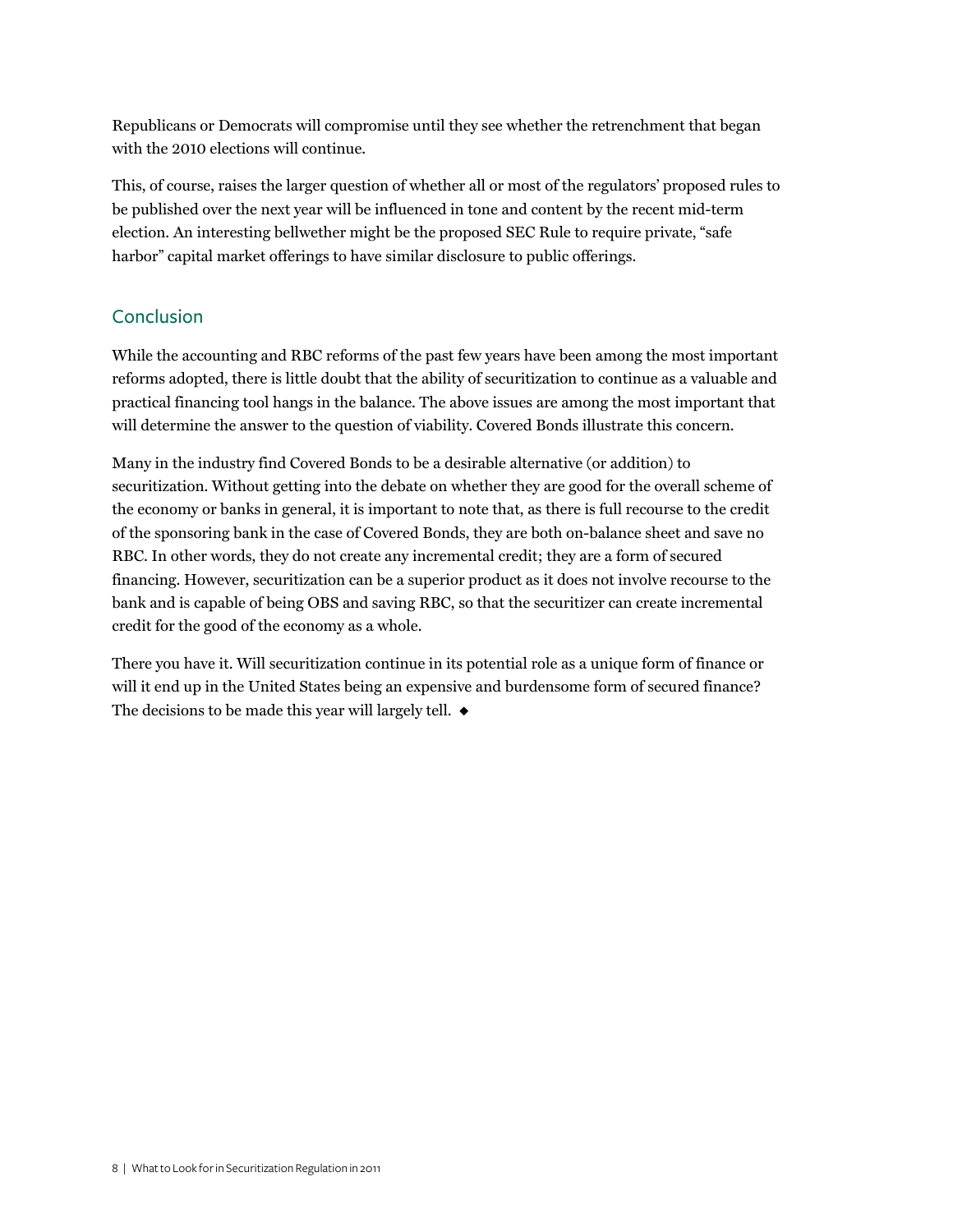#### About Mayer Brown

Mayer Brown is a leading global law firm with offices in major cities across the Americas, Asia and Europe. Our presence in the world's leading markets enables us to offer clients access to local market knowledge combined with global reach.

We are noted for our commitment to client service and our ability to assist clients with their most complex and demanding legal and business challenges worldwide. We serve many of the world's largest companies, including a significant portion of the Fortune 100, FTSE 100, DAX and Hang Seng Index companies and more than half of the world's largest investment banks. We provide legal services in areas such as Supreme Court and appellate; litigation; corporate and securities; finance; real estate; tax; intellectual property; government and global trade; restructuring, bankruptcy and insolvency; and environmental.

office locations

Americas

- Charlotte
- Chicago
- Houston
- Los Angeles
- New York
- Palo Alto
- São Paulo
- Washington DC

#### Asia

- Bangkok
- Beijing
- Guangzhou
- Hanoi
- Ho Chi Minh City
- Hong Kong
- Shanghai

**EUROPE** 

- Berlin
- Brussels
- Cologne
- Frankfurt
- London
- Paris
- Tauil & Chequer Advogados
- in association with Mayer Brown LLP
- São Paulo
- Rio de Janeiro

alliance law firms

- Spain, Ramón & Cajal
- Italy and Eastern Europe, Tonucci & Partners

Please visit www.mayerbrown.com for comprehensive contact information for all Mayer Brown offices.

Mayer Brown is a global legal services organization comprising legal practices that are separate entities (the Mayer Brown Practices). The Mayer Brown Practices are: Mayer Brown LLP, a limited liability partnership established in the United States; Mayer Brown International LLP, a limited liability partnership incorporated in England and Wales; Mayer Brown JSM, a Hong Kong partnership, and its associated entities in Asia; and Tauil & Chequer Advogados, a Brazilian law partnership with which Mayer Brown is associated. "Mayer Brown" and the Mayer Brown logo are the trademarks of the Mayer Brown Practices in their respective jurisdictions.

This publication provides information and comments on legal issues and developments of interest to our clients and friends. The foregoing is not a comprehensive treatment of the subject matter covered and is not intended to provide legal advice. Readers should seek legal advice before taking any action with respect to the matters discussed herein.

© 2011. The Mayer Brown Practices. All rights reserved.